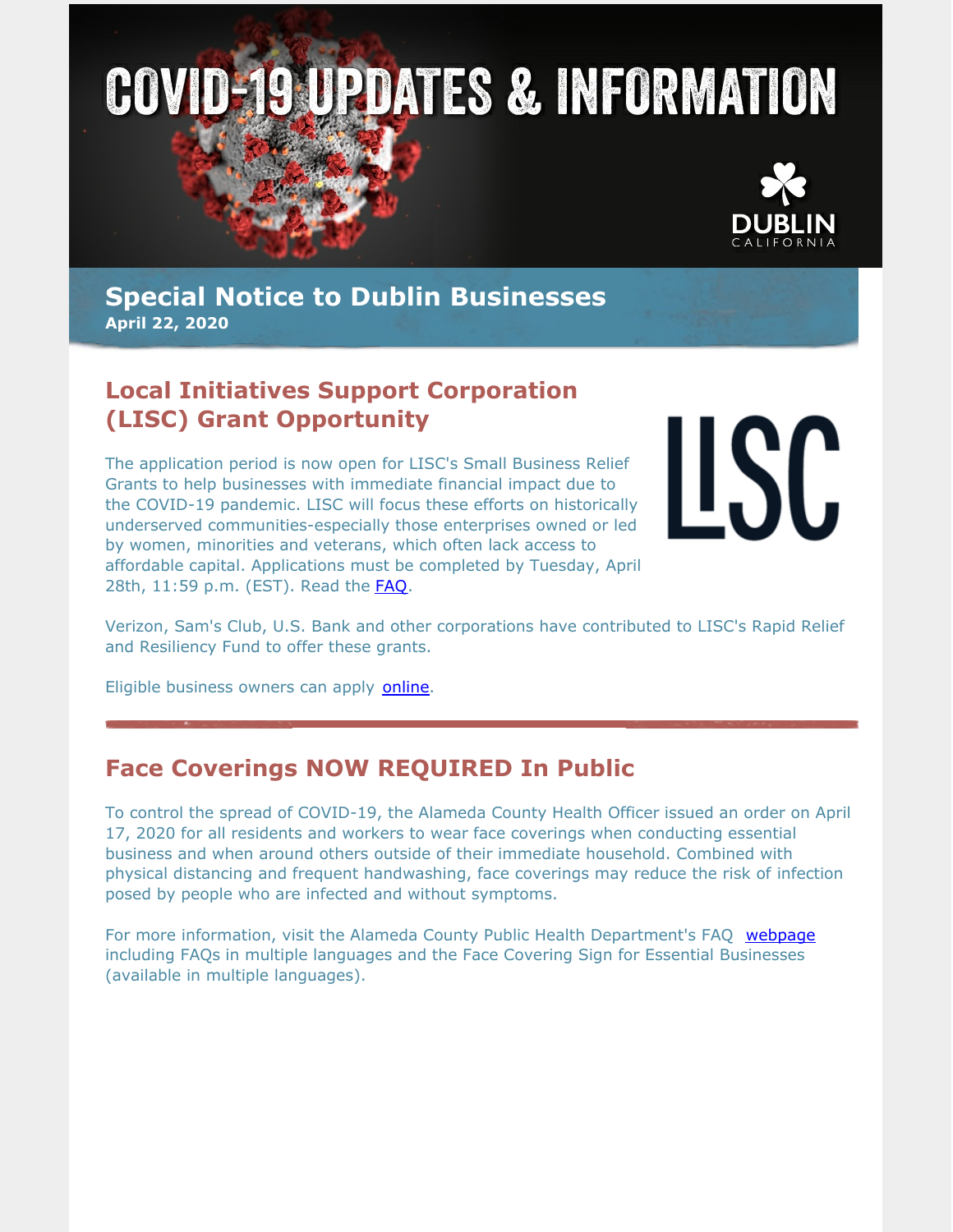

# **Reminder About State's Relief and Extensions for Filing Sales and Use Tax Returns**

California business taxpayers who file a return less than \$1 Million dollars have an additional 3 months to file their return, between now and July 31, 2020. If you qualify for this extension it is automatic and you do not need to apply.